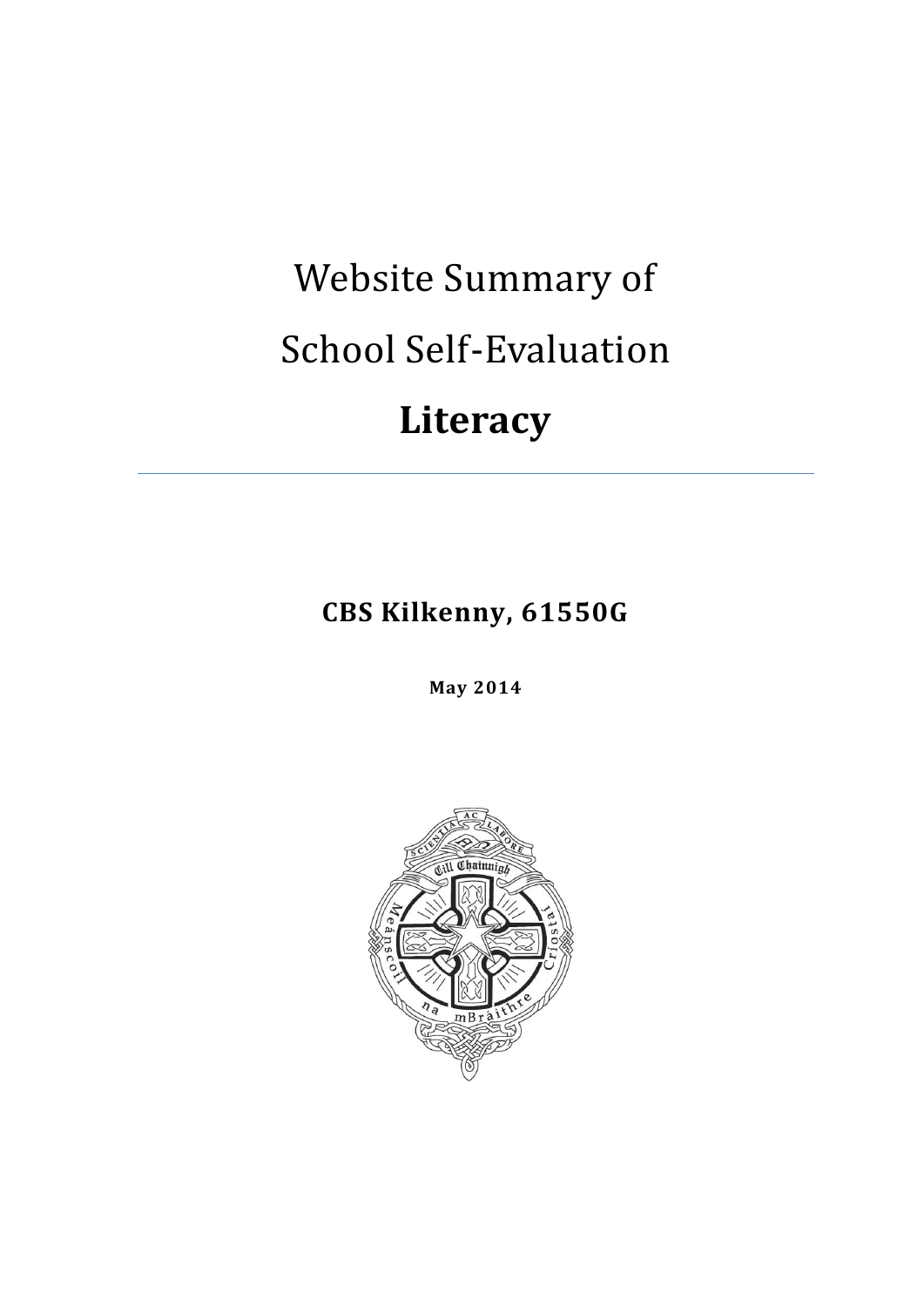#### **1. Introduction**

This School Self-Evaluation (SSE) plan in LITERACY is the first of its kind in a series of self-evaluation projects within CBS Kilkenny. Summaries of these and future plans will be published on the school website, www.cbskilkenny.ie.

### **2. Focus of the Evaluation**

This process of evaluation is carried out in accordance with guidelines published by Department of Education Inspectorate for use in post-primary schools (Dept of Ed Inspectorate, 2012). Using the three themes of Learner Outcomes, Learning Experience and Teachers' Practice, three subthemes were selected for evaluation. These are:

| Learner Outcomes:    | <b>Attainment</b>             |
|----------------------|-------------------------------|
| Learning Experience: | <b>Engagement in learning</b> |
| Teachers' Practice:  | <b>Teaching Approaches.</b>   |

#### **3. School Context**

CBS Kilkenny is a voluntary secondary school located in the heart of Kilkenny city. Founded in 1859 by the Christian Brothers, it was transferred to the trusteeship of ERST in 2006. The school has as its mission statement, "Our school, founded by the Christian Brothers, endeavours to be a caring Christian Community which promotes to the best of its ability the personal, spiritual, physical and intellectual development of its students".

CSB Kilkenny has an enrolment of 665 boys and a teaching staff of 42. CBS Kilkenny offers the established JC, LC, TY and LCVP. The school provides instruction in seventeen subjects at JC level and twenty one subjects at LC level. Approximately twenty primary schools in the Kilkenny area are feeder schools to CBS Kilkenny. Enrolment is oversubscribed every year.

# **4. Methodologies and Findings**

Both quantitative and qualitative techniques were employed to gather data in the themed areas over a period of approximately nine months. This included standardised test scores, state examination results and probing surveys of students, parents and teaching staff. These information gathering exercises have provided rich data which has been critically evaluated by management, the Career Guidance and Learning Support departments and subject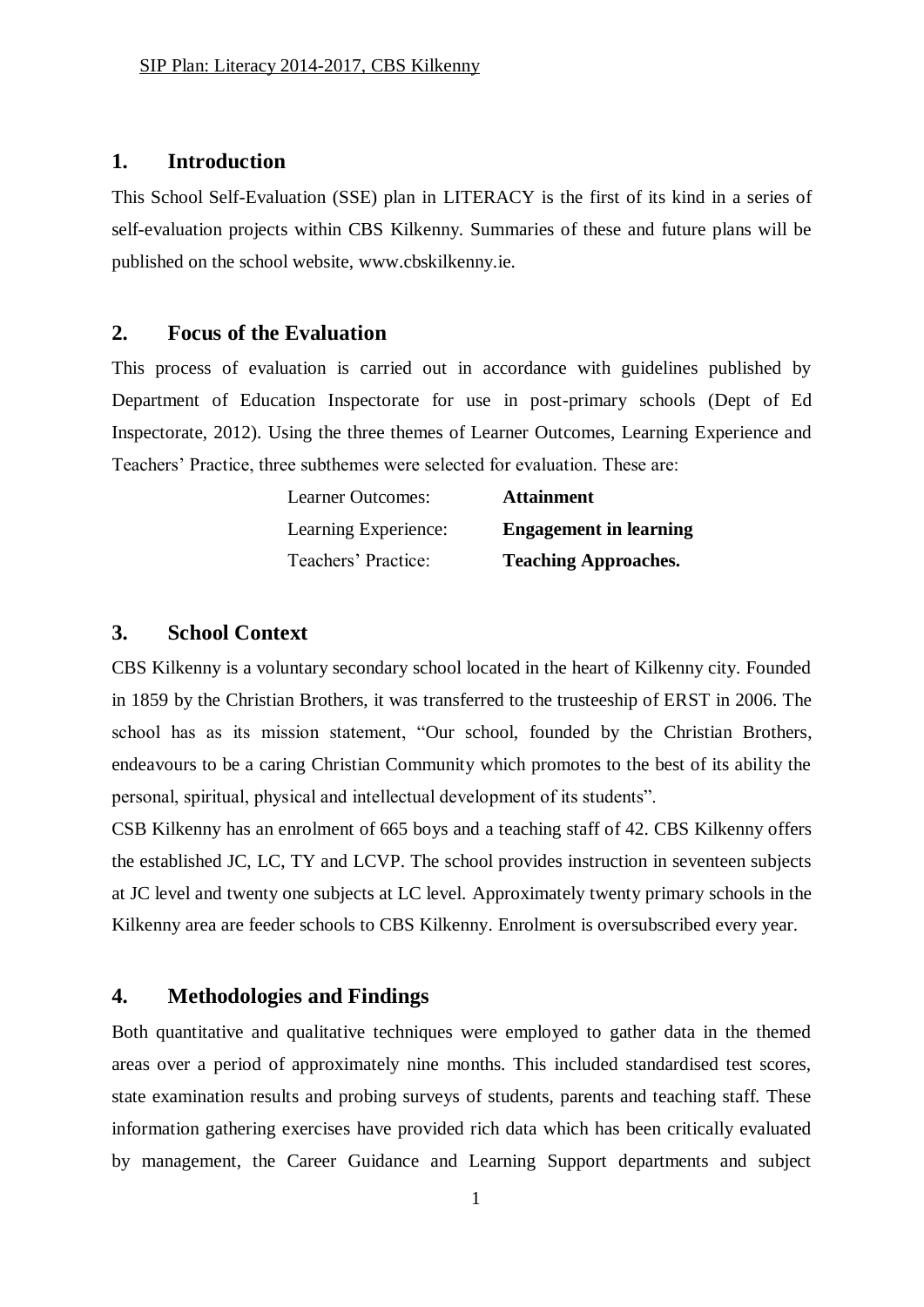#### SIP Plan: Literacy 2014-2017, CBS Kilkenny

teachers. In particular a **School Improvement Planning (SIP) Group** has been established, comprising nine individuals from a broad spectrum of areas within the school. While this group has been consistently involved in all aspects of the process, a significant number of other staff members have also had the opportunity to be involved in SIP.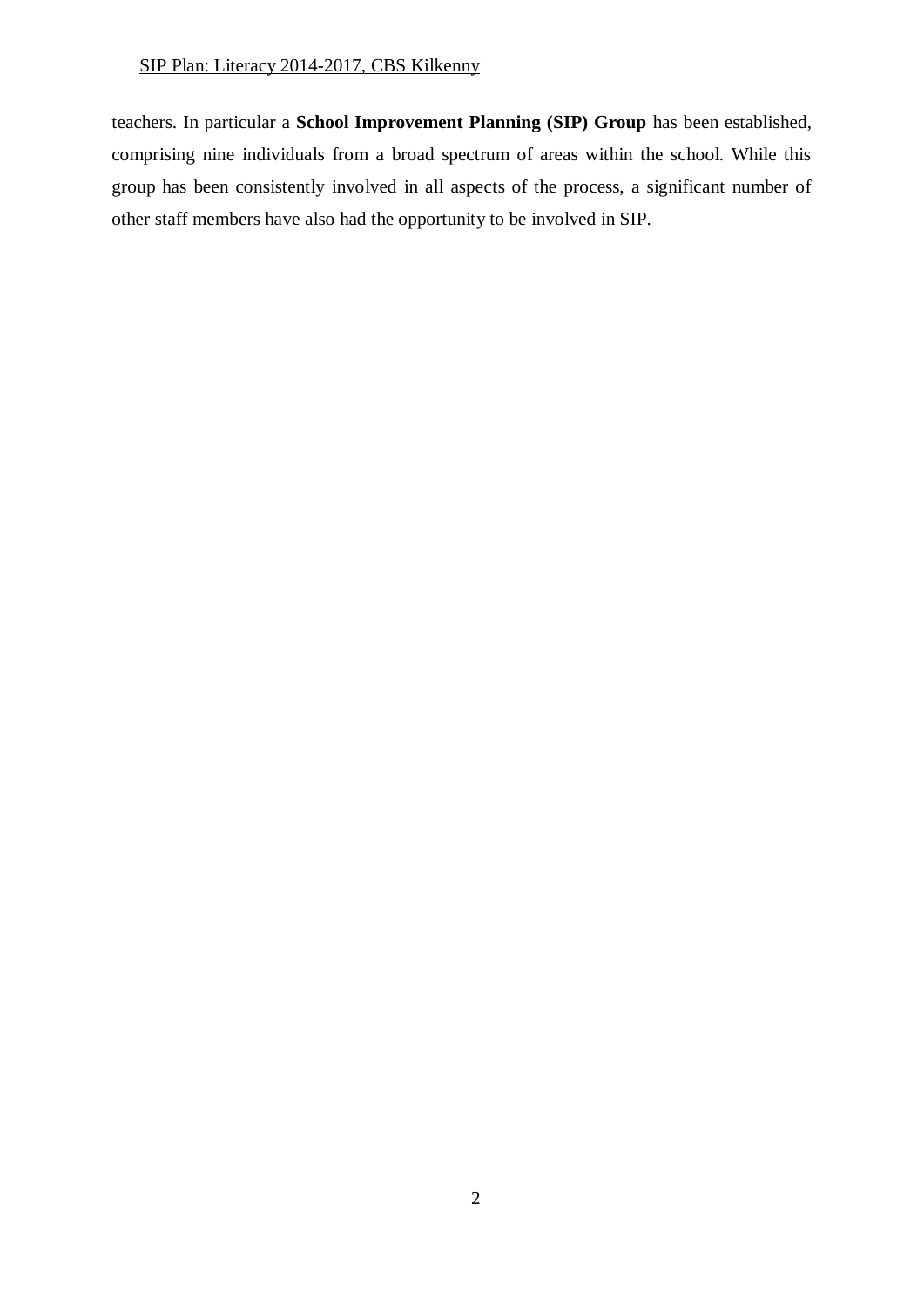| <b>SIP for Literacy: Sept 2014 to May 2017</b><br>Themes: Attainment, Engagement in Learning, Teaching Approaches |                                                                                                                                                                                                                                                                                                                                                                                                                                                                                                                                                                                                                                                                                                                                                                                                                                                                             |
|-------------------------------------------------------------------------------------------------------------------|-----------------------------------------------------------------------------------------------------------------------------------------------------------------------------------------------------------------------------------------------------------------------------------------------------------------------------------------------------------------------------------------------------------------------------------------------------------------------------------------------------------------------------------------------------------------------------------------------------------------------------------------------------------------------------------------------------------------------------------------------------------------------------------------------------------------------------------------------------------------------------|
|                                                                                                                   |                                                                                                                                                                                                                                                                                                                                                                                                                                                                                                                                                                                                                                                                                                                                                                                                                                                                             |
| Areas prioritised for<br>Improvement                                                                              | An increased level of monitoring is desirable at subject department level to assess candidates' suitability for Higher<br>Level English and ensure candidates sit the examination at the level most suited to their proficiency levels.<br>15% of teachers rated themselves as below average in the employment of collaborative and cooperative learning<br>using paired work or group work in their lessons.<br>11% of teachers rated themselves as less than 7 out of 10 in the employment of differentiated teaching and testing<br>methodologies in their lessons.<br>A doubling $(14 - 28%)$ of students who do not read for pleasure at all from 1 <sup>st</sup> to 2 <sup>nd</sup> year.<br>A significant increase (1- 6% from $1st$ year to $2nd$ year) in the number of students who feel that accurate grammar,<br>spelling and punctuation are of no importance. |